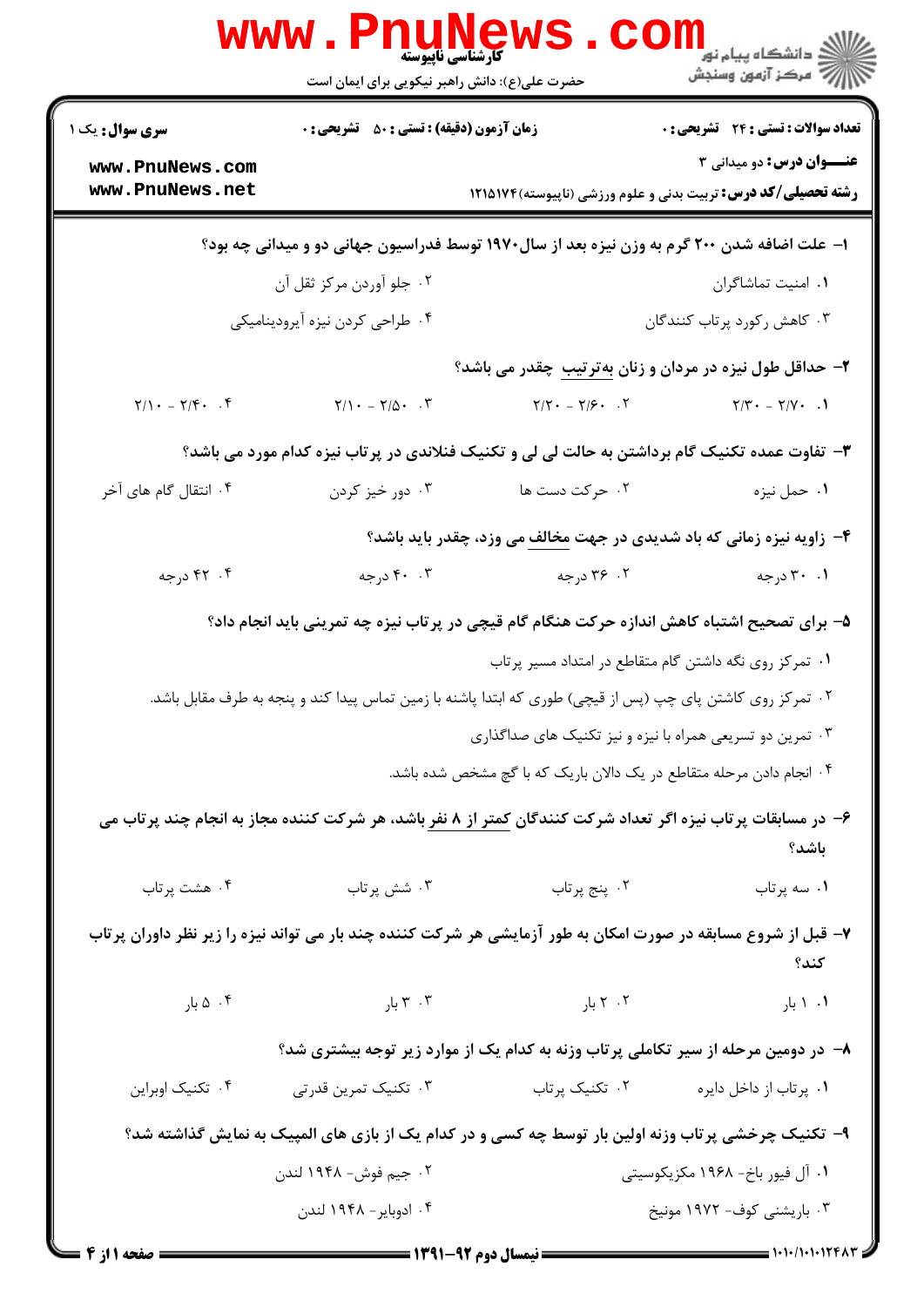|                                    | <b>www.PnuNews</b><br>حضرت علی(ع): دانش راهبر نیکویی برای ایمان است | كارشناسي ناپيوسته | ڪ دانشڪاه پيام نور<br>ا∛ مرڪز آزمون وسنڊش                                                                                                           |
|------------------------------------|---------------------------------------------------------------------|-------------------|-----------------------------------------------------------------------------------------------------------------------------------------------------|
| <b>سری سوال : ۱ یک</b>             | <b>زمان آزمون (دقیقه) : تستی : 50 ٪ تشریحی : 0</b>                  |                   | <b>تعداد سوالات : تستی : 24 گشریحی : 0</b>                                                                                                          |
| www.PnuNews.com<br>www.PnuNews.net |                                                                     |                   | <b>عنـــوان درس:</b> دو میدانی ۳<br><b>رشته تحصیلی/کد درس:</b> تربیت بدنی و علوم ورزشی (ناپیوسته) ۱۲۱۵۱۷۴                                           |
|                                    |                                                                     |                   | ∙ا− کدام گزینه، جزء معایب تکنیک چرخشی پرتاب وزنه به شمار می آید؟                                                                                    |
|                                    | ۰۲ حفظ تعادل در هنگام انتقال در دایره دشوار است.                    |                   | ٠١ افزايش سرعت رهايي وزنه                                                                                                                           |
|                                    | ۰۴ کمتر به وزن متکی می باشد.                                        |                   | ۰۳ مسیر شتاب گیری وزنه طولانی تر است                                                                                                                |
|                                    |                                                                     |                   | 11- برای اصلاح کدام اشتباه در پرتاب وزنه، می توان جایی را که پا باید فرود بیاید، علامتگذاری کرد؟                                                    |
|                                    |                                                                     |                   | ٠١ خيلي كوتاه بودن عمل سر خوردن                                                                                                                     |
|                                    |                                                                     |                   | ۰۲ تأخیر در تماس پای چپ با زمین پس از عمل سر خوردن                                                                                                  |
|                                    |                                                                     |                   | ۰۳ پریدن به جای سر خوردن                                                                                                                            |
|                                    |                                                                     |                   | ۰۴ نبود وزن بدن روی پای راست بعد از سر خوردن                                                                                                        |
|                                    |                                                                     |                   | ۱۲– سطح داخلی دایره پرتاب وزنه چقدر باید پایینتر از سطح زمین خارج دایره باشد؟                                                                       |
| ۰۴ هشت سانتی متر                   | ۰۳ پنج سانتی متر                                                    | ۰۲ دو سانتی متر   | ۰۱ یک سانتی متر                                                                                                                                     |
|                                    |                                                                     |                   | ۱۳- در کدام روش گرفتن دیسک، انگشت میانی و نشانه نزدیک به هم قرار می گیرند؟                                                                          |
| ۰۴ نعل اسبي                        | ۰۳ قدرتی                                                            | ۰۲ چنگ زدن        | ٠١. استاندارد                                                                                                                                       |
|                                    |                                                                     |                   | ۱۴- هدف کدام یک از مراحل زیر، ایجاد یک شتاب پیوسته در دیسک برای پرواز تا دورترین مسیر ممکن می باشد؟                                                 |
|                                    | ۰۲ چرخش در داخل دایره                                               |                   | ٠١. تاب اوليه                                                                                                                                       |
|                                    | ۰۴ رهایی                                                            |                   | ۰۳ وضعيت پرتاب                                                                                                                                      |
|                                    |                                                                     |                   | ۱۵– کدام گزینه در مورد قوانین مسابقات پرتاب دیسک نادرست می باشد؟                                                                                    |
|                                    |                                                                     |                   | ۰۱ هر شرکت کننده حق ۶-۳ پرتاب را خواهد داشت.                                                                                                        |
|                                    |                                                                     |                   | ۰۲ هیچ شرکت کننده ای حق گذاشتن علائم را در داخل محدوده دیسک ندارد.                                                                                  |
|                                    |                                                                     |                   | ۰۳ شرکت کنندگان حق پوشیدن دستکش و کمربندهای چرمی را ندارند.                                                                                         |
|                                    |                                                                     |                   | ۰۴ شرکت کنندگان حق استفاده از مواد را به منظور پوشش کف کفش یا دایره پرتاب ندارند.                                                                   |
|                                    |                                                                     |                   | ۱۶– پرتاب کدام وسیله از حدود ۳۰۰ سال پس از میلاد مسیح در اسکاتلند انجام می شد و اولین مسابقه انجام شده با این ابزار<br>به بازیهای ایرلند برمی گردد؟ |
| ۰۴ نیزه                            | ۰۳ چکش                                                              | ۰۲ دیسک           | ۰۱ وزنه                                                                                                                                             |
|                                    |                                                                     |                   |                                                                                                                                                     |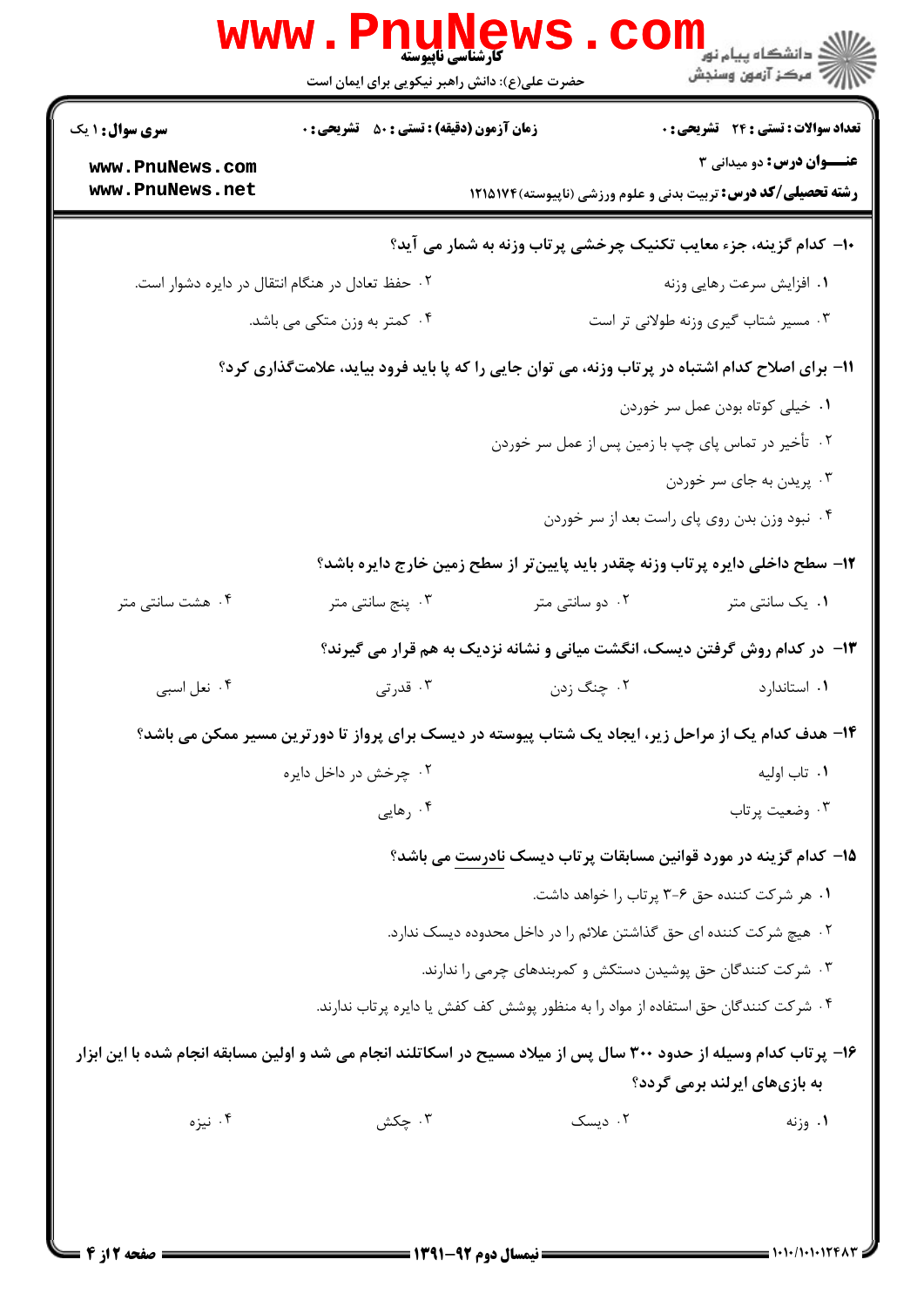| <b>WWW.PnuNews</b><br><b>کارشناسی ناپیوسته</b>                    |                                                                                |                 |                                                                                                                 |  |  |
|-------------------------------------------------------------------|--------------------------------------------------------------------------------|-----------------|-----------------------------------------------------------------------------------------------------------------|--|--|
|                                                                   | حضرت علی(ع): دانش راهبر نیکویی برای ایمان است                                  |                 | ر دانشگاه پیام نور<br>ا <mark>ر</mark> ≂ مرکز آزمون وسنجش                                                       |  |  |
| <b>سری سوال : ۱ یک</b>                                            | <b>زمان آزمون (دقیقه) : تستی : 50 ٪ تشریحی : 0</b>                             |                 | تعداد سوالات : تستي : 24 گشريحي : 0                                                                             |  |  |
| www.PnuNews.com                                                   |                                                                                |                 | <b>عنـــوان درس:</b> دو میدانی ۳                                                                                |  |  |
| www.PnuNews.net                                                   |                                                                                |                 | <b>رشته تحصیلی/کد درس:</b> تربیت بدنی و علوم ورزشی (ناپیوسته) ۱۲۱۵۱۷۴                                           |  |  |
|                                                                   |                                                                                |                 | ۱۷- عمل چرخش در پرتاب چکش چه موقع آغاز می شود؟                                                                  |  |  |
|                                                                   |                                                                                |                 | ۰۱ زمانی که چکش بعد از تاب اول به بالاترین نقطه خود برسد.                                                       |  |  |
|                                                                   |                                                                                |                 | ۰۲ زمانی که چکش بعد از تاب اول به پایین ترین نقطه خود برسد.                                                     |  |  |
|                                                                   |                                                                                |                 | ۰۳ زمانی که چکش بعد از تاب دوم به بالاترین نقطه خود برسد.                                                       |  |  |
|                                                                   |                                                                                |                 | ۰۴ زمانی که چکش بعد از تاب دوم به پایین ترین نقطه خود برسد.                                                     |  |  |
|                                                                   |                                                                                |                 | ۱۸- مطلوب ترین زاویه برای پرتاب چکش چند درجه است؟                                                               |  |  |
| ۰۴ ۲۵-۲۵ درجه                                                     | ۰۳ - ۴۲-۴۴ درجه                                                                | ۰۲ ـ ۳۵-۳۵ درجه | ۰۱. ۳۰-۳۰ درجه                                                                                                  |  |  |
|                                                                   |                                                                                |                 | ۱۹- یادگیری تکنیک کدام یک از رشته های پرتابی مشکل تر از بقیه می باشد؟                                           |  |  |
| ۰۴ پرتاب نیزه                                                     | ۰۳ پرتاب چکش                                                                   | ۰۲ پرتاب دیسک   | ٠١. پرتاب وزنه                                                                                                  |  |  |
|                                                                   | ۲۰– کدام یک از فاکتورهای آمادگی جسمانی برای پرتاب کنندگان چکش مهم تر می باشند؟ |                 |                                                                                                                 |  |  |
|                                                                   | ۰۲ قدرت و چابکی                                                                |                 | ۰۱ قدرت و سرعت                                                                                                  |  |  |
|                                                                   | ۰۴ قدرت و انعطافپذیری                                                          |                 | ۰۳ چابکی و سرعت                                                                                                 |  |  |
|                                                                   |                                                                                |                 | <b>۲۱</b> - چهار مرحله اصلی مبنای مکانیکی پرتاب ها بر حسب اهمیت آنها بهترتیب کدامند؟                            |  |  |
|                                                                   | 1. چگونگی پرتاب- مرحله تقویت نیروها- مرحله آمادگی- مرحله بازیافت               |                 |                                                                                                                 |  |  |
| ۲ . مرحله آمادگی- مرحله تقویت نیروها- چگونگی پرتاب- مرحله بازیافت |                                                                                |                 |                                                                                                                 |  |  |
|                                                                   |                                                                                |                 | ۰۳ چگونگی پرتاب- مرحله آمادگی- مرحله تقویت نیروها- مرحله بازیافت                                                |  |  |
|                                                                   |                                                                                |                 | ۰۴ مرحله آمادگی- مرحله بازیافت - چگونگی پرتاب- مرحله تقویت نیروها                                               |  |  |
|                                                                   |                                                                                |                 | ۲۲–   مقاومت هوا که جزء عوامل مؤثر در مسافت پرتاب به حساب می آید را می توان در مورد کدام پرتاب ها  نادیده گرفت؟ |  |  |
| ۰۴ ديسک و نيزه                                                    | ۰۳ نیزه و چکش                                                                  | ۰۲ وزنه و چکش   | ۰۱ وزنه و ديسک                                                                                                  |  |  |
|                                                                   |                                                                                |                 | ۲۳- مهمترین عامل در پرتاب بهتر نیزه کدام است؟                                                                   |  |  |
|                                                                   | ۰۲ ارتفاع رهایی نیزه                                                           |                 | ۰۱ قدرت دست پرتاب کننده نیزه                                                                                    |  |  |
|                                                                   | ۰۴ سرعت رهایی نیزه                                                             |                 | ۰۳ زاويه پرتاب مناسب                                                                                            |  |  |
|                                                                   |                                                                                |                 | <b>34- کدام یک از موارد زیر، در پرتاب وزنه خطا محسوب می شود؟</b>                                                |  |  |
|                                                                   | ۰۲ فشار بر وزنه از حد شانه                                                     |                 | ۰۱ پایین تر قرار گرفتن دست از وزنه                                                                              |  |  |
|                                                                   | ۰۴ نبردن وزنه به خط عقب شانه ها                                                |                 | ۰۳ چسباندن وزنه با فشار به زير چانه                                                                             |  |  |
|                                                                   |                                                                                |                 |                                                                                                                 |  |  |

1.1./1.1.1248